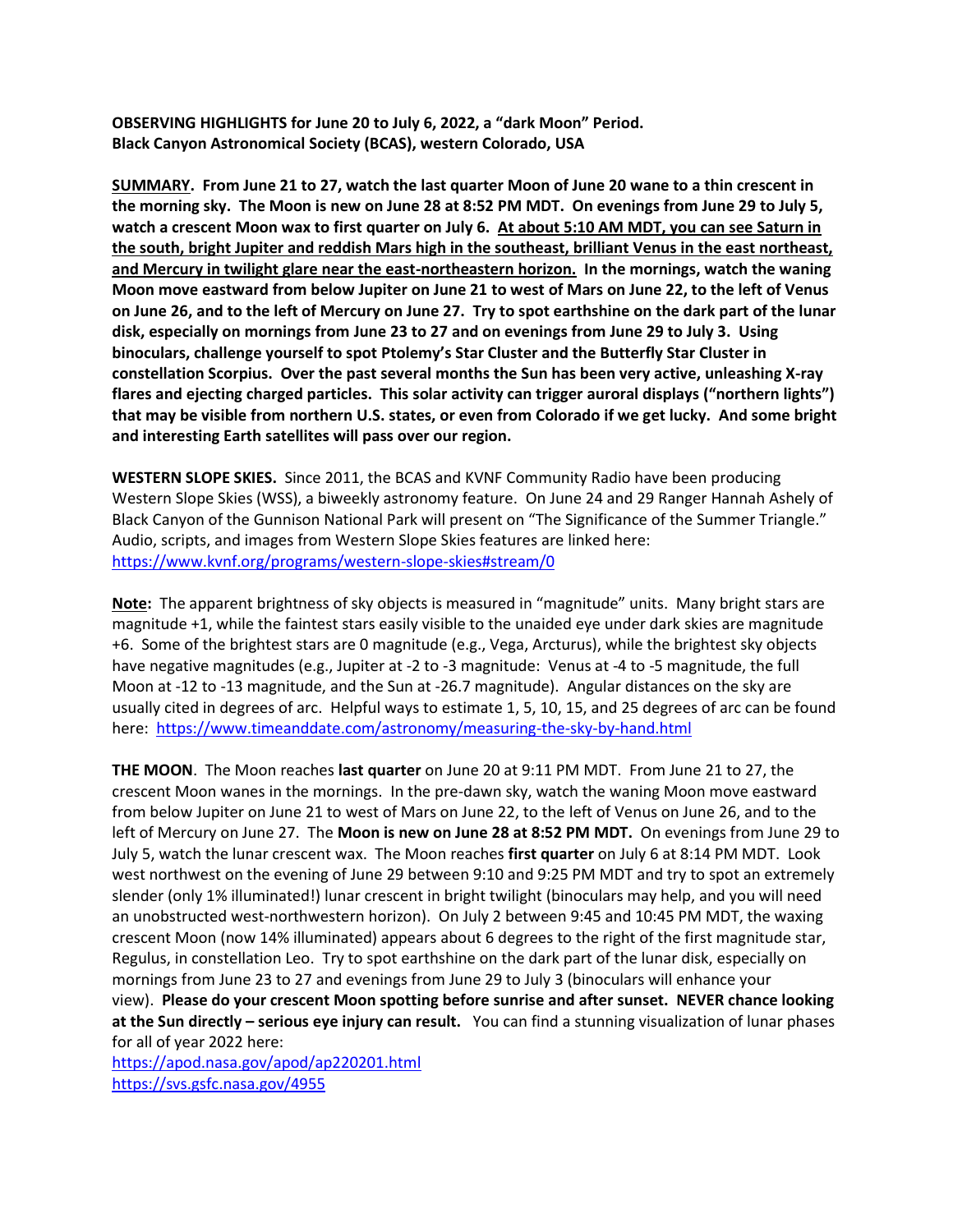**JUNE 21: "SUMMER" SOLSTICE**. The Solstice occurs on June 21 at 3:14 AM MDT, when the Sun shines directly on the Tropic of Cancer at 23.44 degrees north latitude, as summer begins in the northern hemisphere and winter begins in the southern hemisphere. June 21 has the longest period of daylight hours for year 2022. June 20-21 is the shortest night of 2022; for the latitude of southwest Colorado there are only about 5 hours 10 minutes of true "dark time" (from the end of astronomical twilight in the evening to the beginning of astronomical twilight in the morning).

**PTOLEMY'S CLUSTER AND THE BUTTERFLY CLUSTER: AN EVENING BINOCULAR CHALLENGE.** On evenings in late June and early July the striking, central part of the Milky Way is rising in the southeast. With binoculars, it's now possible to enjoy Ptolemy's Cluster (aka M7) and the Butterfly Cluster (aka M6), two of the summer Milky Way's brightest open star clusters. Can you find them? The attached/appended finder image may help. Look to the south-southeast and locate the bright stars of Scorpius (Sco), which extend from north of reddish, first-magnitude Antares, south to the "tail" of the Scorpion, which hooks to the east, terminating in three stars that form Scorpius' "stinger." Farther to the east, locate the "teapot" asterism in constellation Sagittarius (Sgr). Ptolemy's Cluster (M7) is situated about one third the distance from the tip of Scorpius' "stinger" to the "spout" of Sagittarius' "teapot." Ptolemy's Star Cluster is visible to unaided eyes as a fuzzy patch of light. Without optical aid during the second century, Claudius Ptolemy was the first to chart M7, hence its popular name. Using binoculars, can you locate the Butterfly Cluster (M6) about 4 degrees north of Ptolemy's Cluster? Both Ptolemy's Cluster and the Butterfly Cluster will fit within the same field of view of most binoculars. Using telescopes, some people see the outline of a butterfly in M6, hence its popular name. M7 contains about 80 stars and is relatively nearby, "only" about 980 light years distant (1 light year equals 5.9 trillion miles). Fainter M6 contains about 120 stars and is about 1600 light years distant.

**SATURN RISES BEFORE MIDNIGHT.** Saturn rises in the east southeast around 11:50 PM MDT on June 20 and 10:46 PM MDT on July 6. The Ringed Planet brightens during this period from magnitude +0.60 to +0.52 as its distance to Earth decreases from 861 to 843 million miles. Saturn is the first to rise of the five bright planets that are visible during this period. With a telescope or high-magnification binoculars, it's possible to spot Titan, Saturn's largest moon. Telescopes of any size will show Saturn's impressive rings. Telescopes with apertures larger than about 6 inches may reveal several other moons of the Ringed Planet. You can follow the changing positions of Saturn's moons by referring to various planetarium apps and/or this site:

<https://skyandtelescope.org/observing/interactive-sky-watching-tools/saturns-moons-javascript-utility/>

**JUPITER IN THE MORNING**. Jupiter rises in the east at about 1:36 AM MDT on June 20 and 12:38 AM MDT on July 6. Jupiter brightens slightly during this period from magnitude -2.34 to -2.45, as its distance to Earth decreases from 464 to 441 million miles. Using binoculars or a telescope, you may be able to resolve Jupiter as a disk, which increases from 39.5 to 41.5 arc seconds wide between June 20 and July 6. You may also spot Jupiter's four, bright "Galilean" moons with binoculars or a telescope. You can identify these moons by their changing positions near Jupiter, night-by-night, by using various astronomy apps, or the following link:

[https://skyandtelescope.org/observing/jupiters-moons-javascript-utility/#](https://skyandtelescope.org/observing/jupiters-moons-javascript-utility/)

**MARS IN THE MORNING.** Mars rises in a dark eastern sky at about 2:13 AM MDT on June 20 and 1:37 AM MDT on July 6. The Red Planet brightens from magnitude +0.50 to +0.43, as its distance from Earth decreases from 126 to 118 million miles. Mars now appears slightly brighter than Saturn. Through telescopes Mars' reddish disk appears to increase from 6.9 to 7.4 arc seconds wide during this period.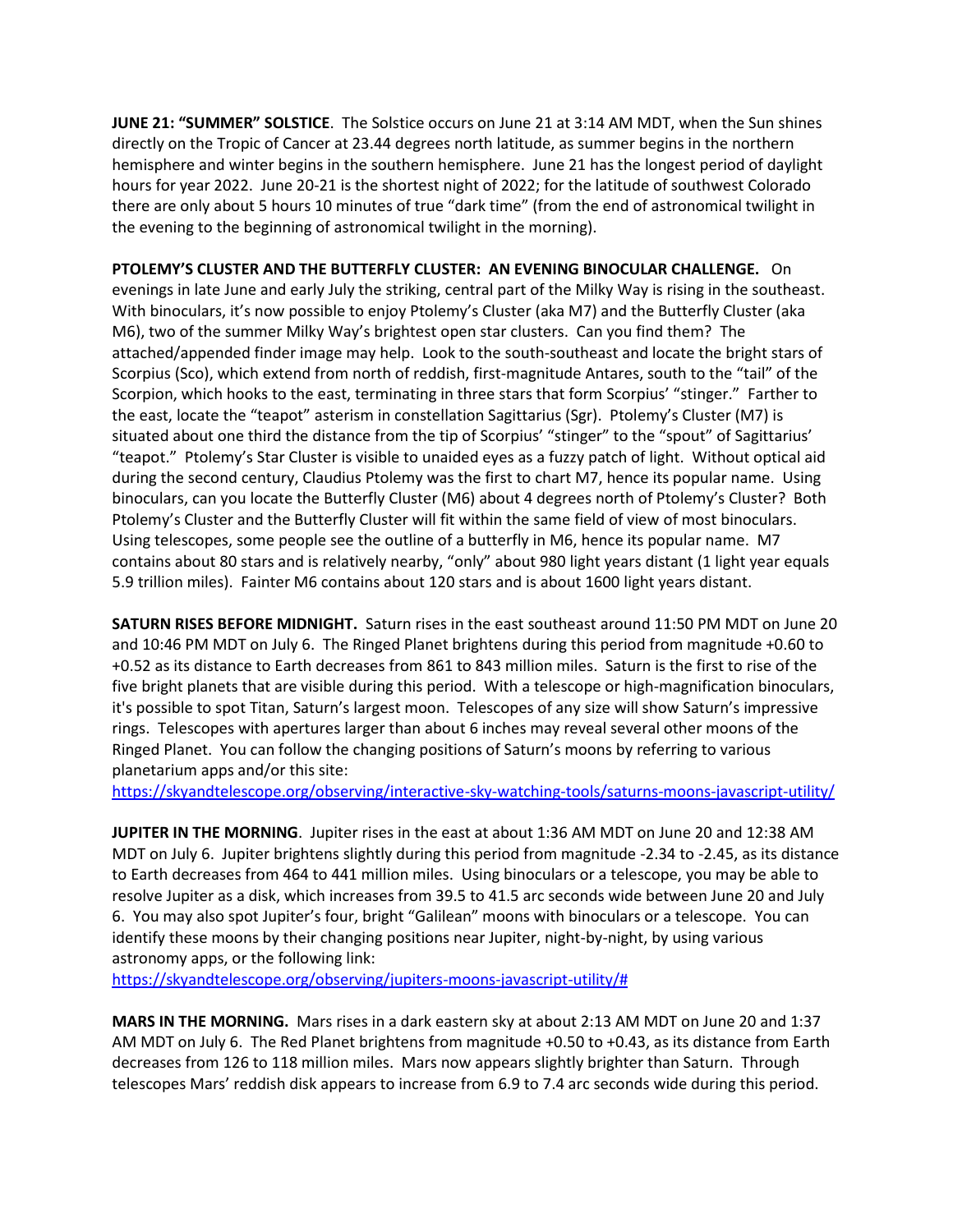**VENUS: BRILLIANT IN MORNING TWILIGHT!** Venus rises during our long morning twilight, by about 3:55 AM MDT on June 20 and 3:58 AM MDT on July 6. During this period Venus shines brilliantly at magnitude -3.9. From July 20 through 25, look for Venus moving from about 6 degrees to the right of the Pleiades Star Cluster to about 7 degrees below that famous cluster. On the morning of July 1, Venus is about 4 degrees above and left of the reddish, first magnitude star, Aldebaran, near the Hyades Star Cluster. Through telescopes Venus' gibbous phase waxes from 83% to 87% illuminated during this period. Venus' apparent diameter diminishes from 12.4 to 11.6 arc seconds, as our Sister Planet recedes from 125 to 143 million miles. **Please do your Venus spotting before sunrise. NEVER chance looking at the Sun directly; serious eye damage can result.** 

**MERCURY: A SECOND MORNING STAR!** You may be able to spot Mercury low to the east-northeastern horizon in bright morning twilight. The best times to look for Mercury may be around 4:50 AM MDT on June 20 to about 5:15 AM MDT on July 6. Find a place with an unobstructed north-northeastern horizon and look low in the sky. Binoculars may help. The Speedster Planet brightens from magnitude +0.20 to magnitude -1.27 during this period. Through telescopes on June 20, Mercury is a crescent that will appear 45% illuminated, but the Innermost Planet waxes to an 87%-illuminated, gibbous phase by July 6. Mercury's disk shrinks from 7.5 arc seconds wide on June 20 to 5.5 arc seconds wide on July 6, as its distance from Earth increases from 84 to 114 million miles. **At about 5:10 AM MDT during this period, you may see Saturn in the south, bright Jupiter and reddish Mars high in the southeast, brilliant Venus in the east-northeast, and Mercury in the twilight glare near the east-northeastern horizon. You will need an unobstructed east-northeastern horizon to spot Mercury, and binoculars may help. Please do your Mercury spotting before sunrise. NEVER chance looking at the Sun directly; serious eye damage can result.** 

**THE SUN.** Solar activity has been rising, and it can be interesting to monitor the Sun as the new solar cycle "ramps up." Many M-class ("moderate") solar flares have occurred the last two weeks, and **there were X-class ("extreme") flares on March 30, April 17, 20, 30, May 3, and May 10.** There have also been coronal mass ejections ("CMEs") that have triggered auroras. The Sun currently features many sunspots and active regions. You can monitor sunspots, solar flares, and other solar activity safely and in "real time" at the following sites:

<https://sdo.gsfc.nasa.gov/data/>

<https://stereo.gsfc.nasa.gov/beacon/> <http://halpha.nso.edu/> <https://www.swpc.noaa.gov/> <https://sohowww.nascom.nasa.gov/data/realtime-images.html> <http://www.sidc.be/silso/ssngraphics>

**Do not look at the Sun directly without safe, specialized solar filters. Looking at the Sun is very dangerous; severe eye damage and even blindness can result.** 

**AURORAS (aka "polar lights" or "northern lights").** Although it can be challenging to spot auroras from Colorado's mid-northern latitudes, "northern lights" have been seen from our region in the past few months. Solar magnetic storms, when directed toward Earth, can cause auroras. With current high solar activity, chances for auroras are good. You can get predictions for auroras, their intensity, and geographic extent from NOAA's Space Weather Prediction Center: <https://www.swpc.noaa.gov/>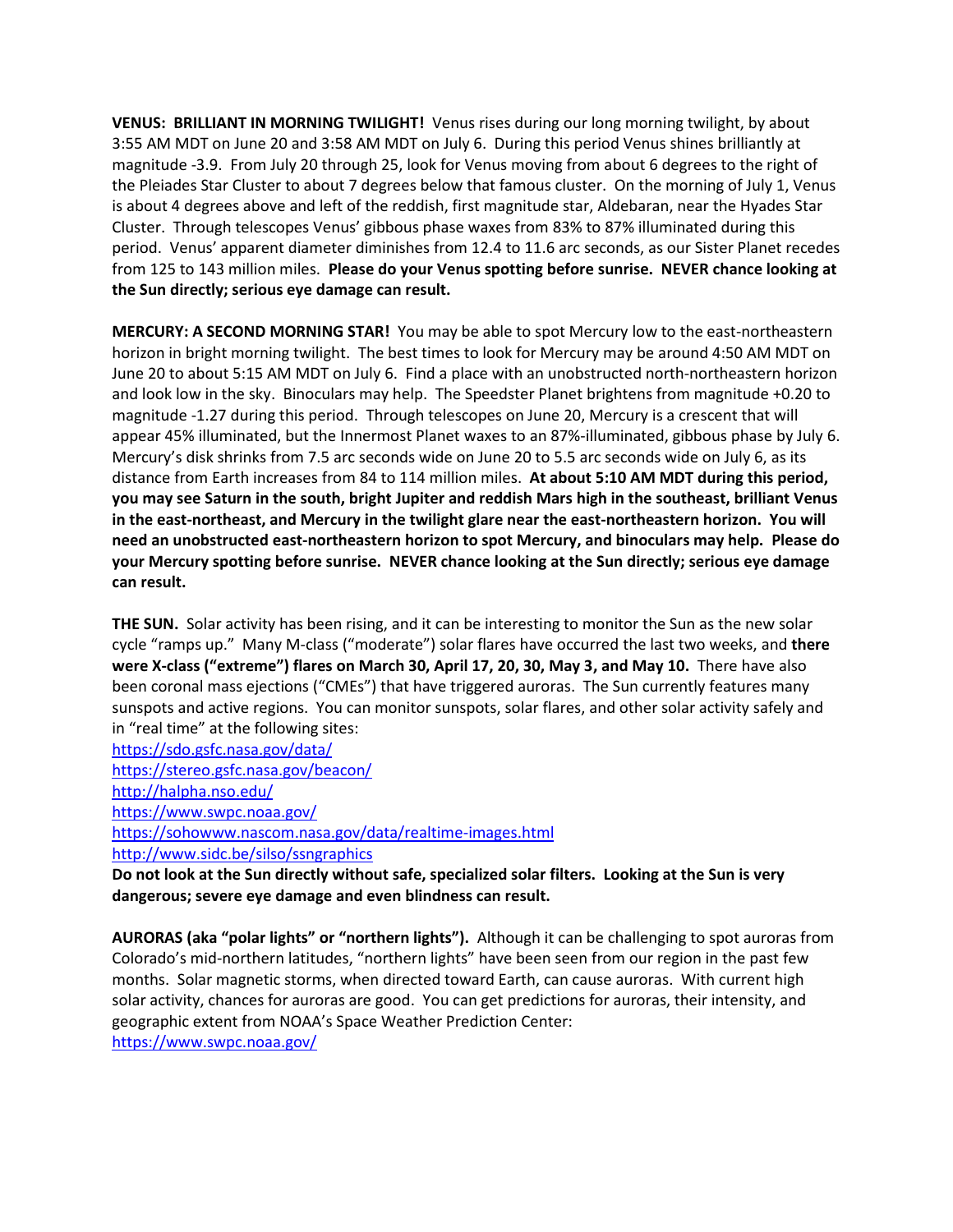**EARTH SATELLITE HIGHLIGHTS. The following predictions are for western Colorado, specifically Montrose, in Mountain Daylight Time (MDT). Numerous Earth satellites are visible every clear night. Note that brighter satellites have smaller magnitude numbers, and the brightest (e.g., the ISS) have negative magnitudes. These predictions are for selected passes of some bright and/or interesting satellites (as summarized from Heavens-Above.com).** 

**June 20, 2022. Tiangong (aka Tianhe-1, core module of Chinese Space Station launched in April 2021). 3:55 to 3:57 to 4:01 AM MDT,** WNW to NNE to E, max magnitude +1.3, appears from Earth's shadow 20 deg above WNW, maximum altitude 70 deg above NNE (Passing through Boötes, Draco, Cepheus/Cygnus, Lacerta, Andromeda, and Pisces). **Note: Tiangong's orbit may change frequently. Check for updates.**

**June 21, 2022. Tiangong (aka Tianhe-1, core module of Chinese Space Station launched in April 2021). 4:32 to 4:35 to 4:38 AM MDT,** W to SSW to SE, max magnitude +1.3, appears from Earth's shadow 10 deg above W, maximum altitude 47 deg above SSW (Passing through Serpens, Ophiuchus, Aquila, Aquarius, and Cetus). **Note: Tiangong's orbit may change frequently. Check for updates.**

**June 21, 2022. Hubble Space Telescope (HST). 10:25 to 10:28 PM MDT.** SW to SSW, max brightness mag. +2.4, disappears into Earth's Shadow at 19 deg above SSW at maximum altitude. (Passing through Hydra, Corvus, and Hydra, again). N**ote: maximum brightness may vary, depending on orientation of the elongated HST to observer's line of sight.** 

**June 22, 2022. Hubble Space Telescope (HST). 10:13 to 10:16 PM MDT.** SW to S, max brightness mag. +2.3, disappears into Earth's Shadow at 20 deg above S at maximum altitude. (Passing through Hydra, and Corvus, and Hydra, again). N**ote: maximum brightness may vary, depending on orientation of the elongated HST to observer's line of sight.** 

**June 23, 2022. Hubble Space Telescope (HST). 10:02 to 10:04 to 10:05 PM MDT.** SW to S, max brightness mag. +2.3, maximum altitude 19 deg above S, disappears into Earth's Shadow at 18 deg above S. (Passing through Hydra, and Corvus, Hydra again, Centaurus, and Lupus). N**ote: maximum brightness may vary, depending on orientation of the elongated HST to observer's line of sight.** 

**June 23, 2022. Tiangong (aka Tianhe-1, core module of Chinese Space Station launched in April 2021). 10:21 to 10:24 PM MDT,** SW to SSE to SE, max magnitude +1.1, disappears into Earth's shadow 49 deg above SE, maximum altitude 52 deg above SSE (Passing through Crater, Corvus, Virgo-near Spica, Serpens, and Ophiuchus). **Note: Tiangong's orbit may change frequently. Check for updates.**

**June 24, 2022. Hubble Space Telescope (HST). 9:50 to 9:53 to 9:54 PM MDT.** SW to S to SSE, max brightness mag. +2.4, maximum altitude 18 deg above S, disappears into Earth's Shadow at 15 deg above SSE. (Passing through Hydra, and Corvus, and Hydra again, Centaurus, and Lupus). N**ote: maximum brightness may vary, depending on orientation of the elongated HST to observer's line of sight.** 

**June 24, 2022. Tiangong (aka Tianhe-1, core module of Chinese Space Station launched in April 2021). 10:58 to 11:01 PM MDT,** W to NW, max magnitude +1.4, disappears into Earth's shadow 64 deg above NW at maximum altitude (Passing through Leo, Canes Venatici, and Ursa Major-Big Dipper). **Note: Tiangong's orbit may change frequently. Check for updates.**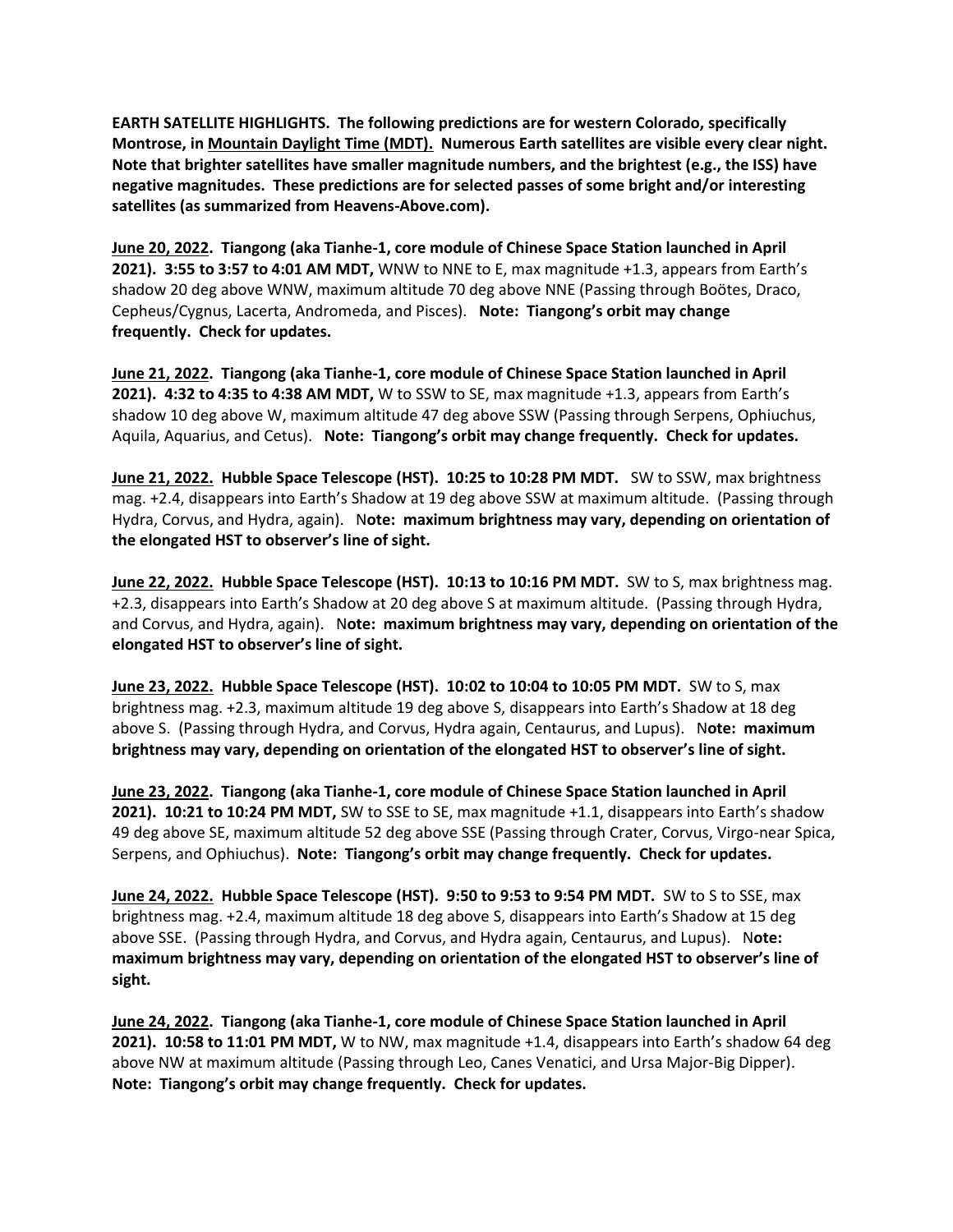**June 25, 2022. X-37B (U.S. Space Force "not-so-secret" Space Plane). 4:06 to 4:09 to 4:12 AM MDT,**  NW to NNE to E, maximum altitude 51 deg above NNE, max magnitude +1.2 (Passing through Boötes, Draco/Ursa Minor, Cepheus, Cassiopeia, Andromeda, Triangulum, and Aries). **X-37B's orbit may change, or it may land. Check for updates.**

**June 25, 2022. International Space Station (ISS). 4:37 to 4:39 to 4:42 AM MDT,** SSW to SE to ENE, appears from Earth's shadow 17 deg above SSW, max altitude 36 deg above SE, max magnitude -2.7 (Passing through Capricornus/Microscopium, Aquarius, Pisces-near Jupiter and Mars, Aries, and Taurusnear Moon and Venus). **Predictions for the ISS are subject to change due to orbital adjustments. Check for updated predictions.**

**June 25, 2022. Tiangong (aka Tianhe-1, core module of Chinese Space Station launched in April 2021). 9:59 to 10:02 to 10:05 PM MDT,** WSW to SSE to ENE, max magnitude +1.0, disappears into Earth's shadow 9 deg above ENE, maximum altitude 87 deg above SSE (Passing through Sextans, Coma Berenices, Boötes, Hercules, Lyra-near Vega, and Cygnus). **Note: Tiangong's orbit may change frequently. Check for updates.**

**June 26, 2022. X-37B (U.S. Space Force "not-so-secret" Space Plane). 4:27 to 4:30 to 4:33 AM MDT,**  WNW to SSW to SE, maximum altitude 60 deg above SSW, max magnitude +0.2 (Passing through Corona Borealis, Hercules, Cygnus/Ophiuchus, Sagitta, Delphinus, Equuleus, Aquarius, and Cetus). **X-37B's orbit may change, or it may land. Check for updates.**

**June 26, 2022. Tiangong (aka Tianhe-1, core module of Chinese Space Station launched in April 2021). 10:37 to 10:40 to 10:41 PM MDT,** W to N to ENE, max magnitude +1.9, disappears into Earth's shadow 24 deg above ENE, maximum altitude 51 deg above N (Passing through Leo, Leo Minor, Ursa Major-Big Dipper, Draco, Ursa Minor, Draco again, and Cepheus/Cygnus). **Note: Tiangong's orbit may change frequently. Check for updates.**

**June 27, 2022. International Space Station (ISS). 4:36 to 4:38 to 4:42 AM MDT,** WSW to NW to NE, appears from Earth's shadow 20 deg above WSW, max altitude 69 deg above NW, max magnitude -3.7 (Passing through Serpens, Cygnus/Lyra, Cepheus, Cassiopeia, and Auriga). **Predictions for the ISS are subject to change due to orbital adjustments. Check for updated predictions.**

**June 27, 2022. Tiangong (aka Tianhe-1, core module of Chinese Space Station launched in April 2021). 9:37 to 9:41 to 9:44 PM MDT,** W to NNW to ENE, max magnitude +1.5, maximum altitude 64 deg above NNW (Passing through Leo, Leo Minor, Ursa Major, Draco, and Cygnus). **Note: Tiangong's orbit may change frequently. Check for updates.**

**June 27, 2022. X-37B (U.S. Space Force "not-so-secret" Space Plane). 10:45 to 10:48 to 10:49 PM MDT,** W to NNW to NNE, maximum altitude 52 deg above NNW, max magnitude +1.0, disappears into Earth's shadow at 41 deg above NNE (Passing through Leo, Leo Minor, Ursa Major-Big Dipper, Draco, Ursa Minor, and Cepheus). **X37B's orbit may change, or it may land. Check for updates.**

**June 28, 2022. International Space Station (ISS). 3:49 to 3:50 to 3:53 AM MDT,** S to SE to ENE, appears from Earth's shadow 58 deg above S, max altitude 63 deg above SE, max magnitude -3.8 (Passing through Equuleus, Pegasus, Andromeda, Triangulum, and Perseus). **Predictions for the ISS are subject to change due to orbital adjustments. Check for updated predictions.**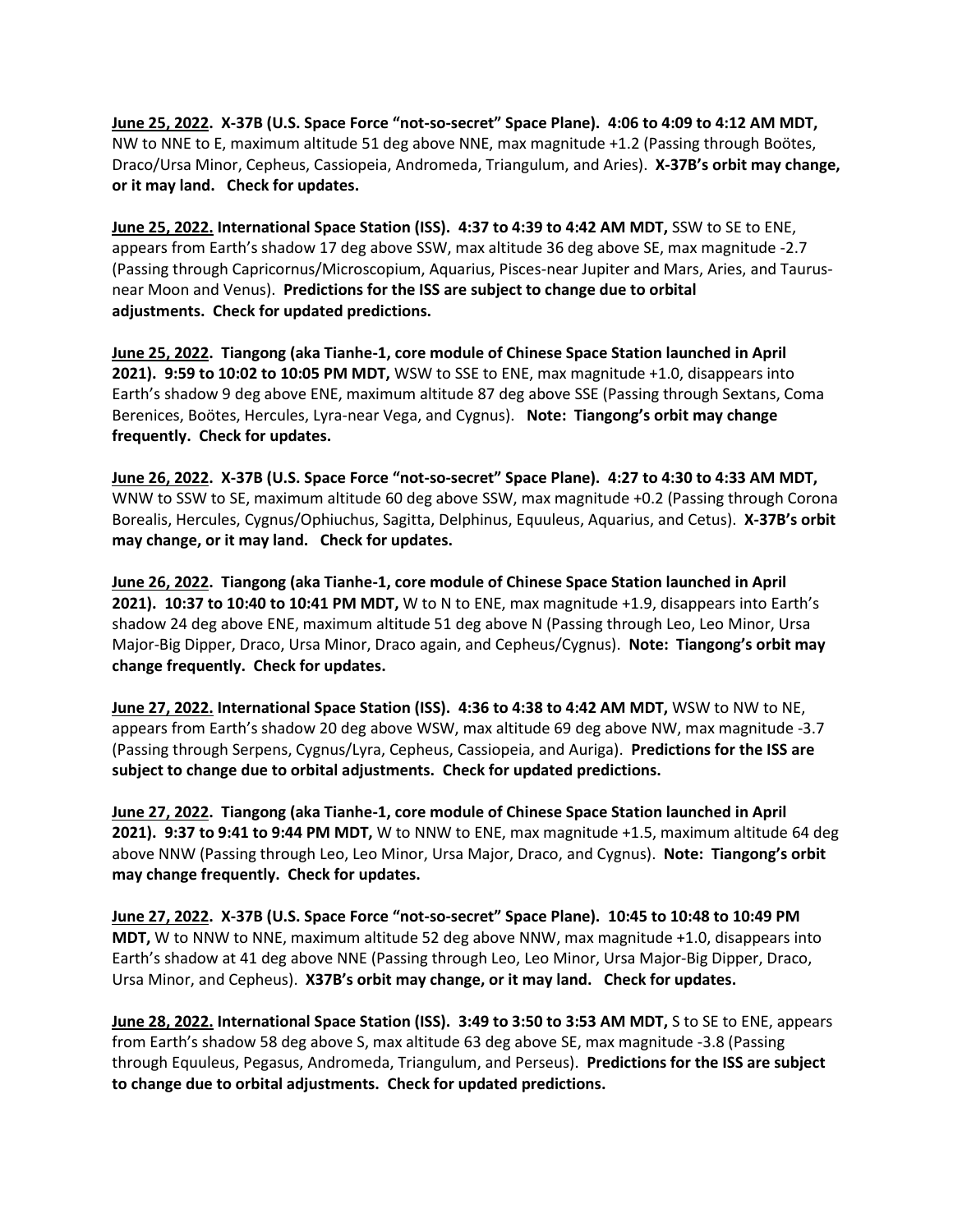**June 28, 2022. X-37B (U.S. Space Force "not-so-secret" Space Plane). 9:30 to 9:33 to 9:36 PM MDT,**  SW to SSE to ENE, maximum altitude 56 deg above SSE, max magnitude +0.3. (Passing through Hydra, Corvus, Virgo-near Spica, Serpens, Hercules/Ophiuchus, Cygnus/Sagitta, and Vulpecula). **X37B's orbit may change, or it may land. Check for updates.**

**June 29, 2022. X-37B (U.S. Space Force "not-so-secret" Space Plane). 9:51 to 9:53 to 9:56 PM MDT,**  WSW to NNW to ENE, maximum altitude 53 deg above NNW, max magnitude +1.1. (Passing through Leo, Leo Minor, Ursa Major-Big Dipper, Draco, Ursa Minor, Cepheus, and Lacerta). **X37B's orbit may change, or it may land. Check for updates.**

**June 29, 2022. Tiangong (aka Tianhe-1, core module of Chinese Space Station launched in April 2021). 10:53 to 10:56,** WNW to N to NNE, max magnitude +1.5, maximum altitude 56 deg above N, disappears into Earth's shadow 55 deg above NNE (Passing through Leo, Leo Minor, Ursa Major, Draco, Ursa Minor, and Draco again). **Note: Tiangong's orbit may change frequently. Check for updates.**

**June 30, 2022. International Space Station (ISS). 3:48 to 3:49 to 3:53 AM MDT,** WNW to NW to NE, appears from Earth's shadow 36 deg above WNW, max altitude 43 deg above NW, max magnitude -2.9 (Passing through Hercules, Draco, Ursa Minor-near Polaris, Camelopardalis, and Auriga). **Predictions for the ISS are subject to change due to orbital adjustments. Check for updated predictions.**

**July 1, 2022. Tiangong (aka Tianhe-1, core module of Chinese Space Station launched in April 2021). 10:31 to 10:34 to 10:35 PM MDT,** WNW to NNE to E, max magnitude +1.1, maximum altitude 77 deg above NNE, disappears into Earth's shadow 55 deg above E (Passing through Leo, Leo Minor, Ursa Major-Big Dipper, Draco/Hercules, and Lyra-near Vega). **Note: Tiangong's orbit may change frequently. Check for updates.**

**July 3, 2022. International Space Station (ISS). 3:00 to 3:03 AM MDT,** NNW to NNE, appears from Earth's shadow at max altitude 29 deg above NNW, max magnitude -2.0 (Passing through Draco, Camelopardalis, and Auriga). **Predictions for the ISS are subject to change due to orbital adjustments. Check for updated predictions.**

**July 3, 2022. Tiangong (aka Tianhe-1, core module of Chinese Space Station launched in April 2021). 10:09 to 10:12 to 10:13 PM MDT,** WNW to SSW to SE, max magnitude +1.0, maximum altitude 68 deg above SSW, disappears into Earth's shadow 38 deg above SE (Passing through Leo, Coma Berenices, Boötes, Serpens, and Ophiuchus). **Note: Tiangong's orbit may change frequently. Check for updates**

**July 5, 2022. Tiangong (aka Tianhe-1, core module of Chinese Space Station launched in April 2021). 9:47 to 9:50 to 9:51 PM MDT,** W to SSW to SSE, max magnitude +1.8, maximum altitude 39 deg above SSW, disappears into Earth's shadow 21 deg above SSE (Passing through Leo-near Regulus, Virgonear Moon, Libra, Scorpius, and Ophiuchus). **Note: Tiangong's orbit may change frequently. Check for updates**

**July 6, 2022. X-37B (U.S. Space Force "not-so-secret" Space Plane). 10:39 to 10:42,** NW to NNE, disappears into Earth's shadow at maximum altitude of 47 deg above NNE, max magnitude +1.0. (Passing through Ursa Major, Ursa Minor, and Draco/Cepheus). **X37B's orbit may change, or it may land. Check for updates.**